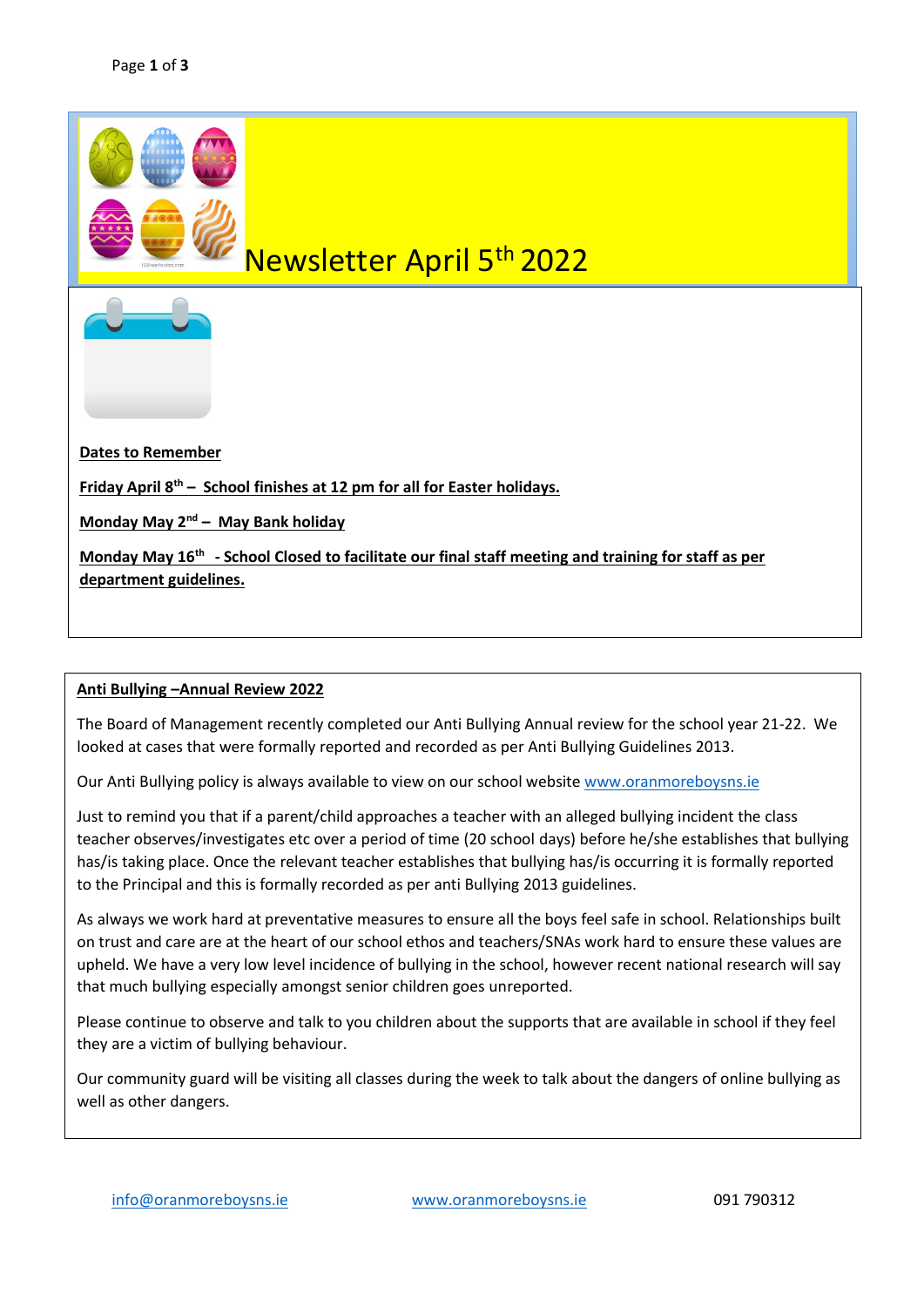**Please take note of date above Monday 16th May as a school closure day. We are combining our final staff meeting along with our training half day to allow for a full school closure as per department guidelines.** 

Cake Sale – This Thursday 7<sup>th</sup> April, the Parents Association are organising our Easter Cake Sale. This will be a success if as many as possible can send in buns/cakes etc.

We very much appreciate your support and are very grateful to our Parents Association for organising.





## **Tusla referrals**

When a child is absent for 15/20 days we are notified on our internal system and an automatic message is sent to parents alerting them to Tusla. There is no need to be concerned about this text, many families have received it this year due to absences with various colds, Covid etc. The school is obliged to notify the Dept on a termly basis on the number of children who have missed 20 days and over.

Individual referrals to Tusla are made following consultation with our Educational welfare officer when we do not see a change in attendance after a parent has been contacted re their child's inconsistent attendance.

Tusla only get involved when there is a concern for a child who is absent for long periods of unexplained time and there is a consistent and concerning pattern to these absences.

\*\*It is very important that you always send in a note-email to your teacher explaining your child's absence.